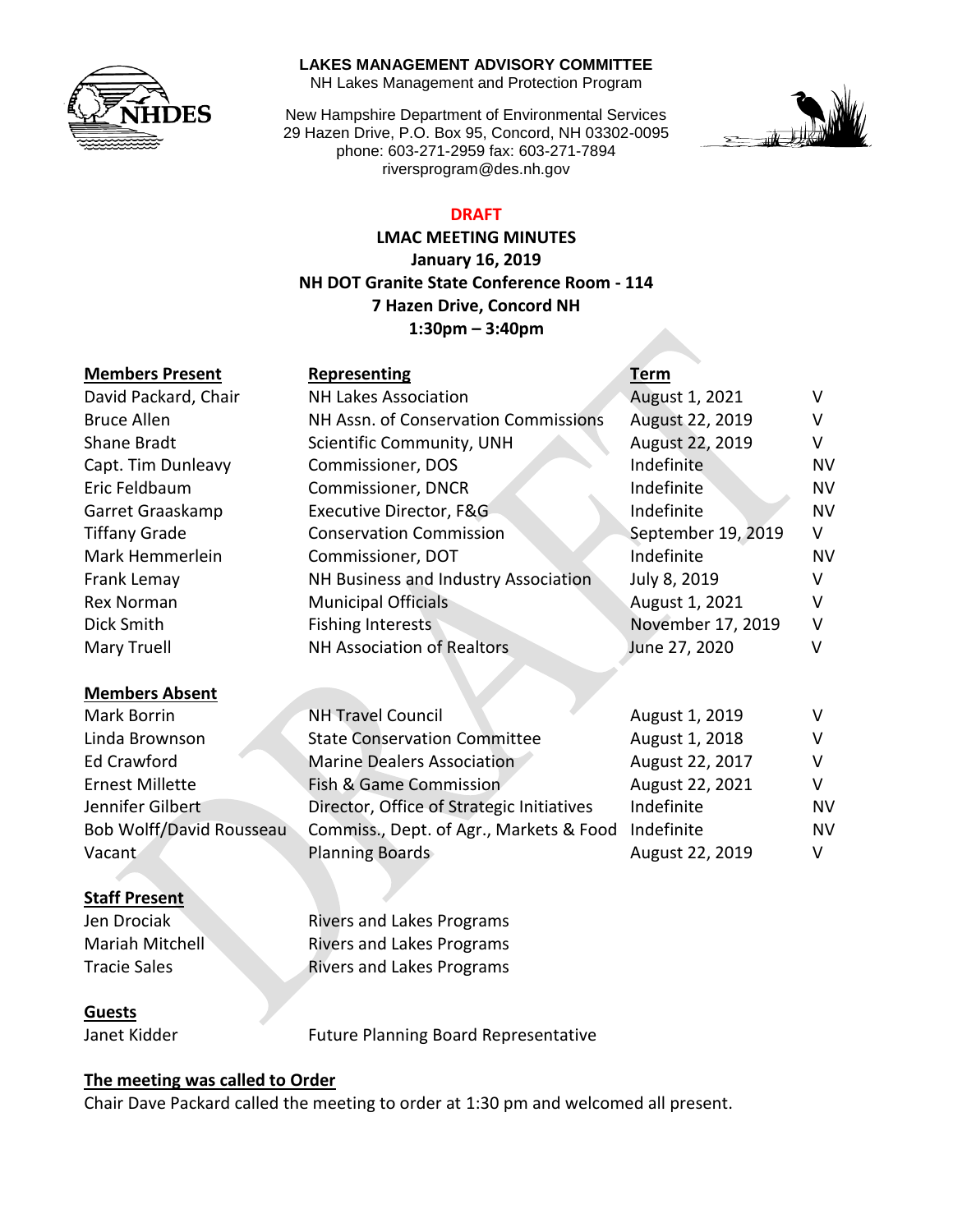## **I. Introductions/Minutes/Committee Business**

- 1) Welcome, Introductions and Brief Announcements Introductions were made during the Joint RMAC/LMAC meeting.
- 2) Acceptance of October 3, 2018 LMAC Meeting Minutes
	- *Bruce Allen motioned to accept the October 3, 2019 meeting minutes as written. Second by Frank Lemay. Motion passed unanimously.*

## **II. LMAC Business and LMPP Program Updates**

1) LMAC and Subcommittee Membership Update

Janet Kidder has been nominated to be the new LMAC Planning Board representative as Mike Hodder has stepped down from the committee. Linda Brownson has also stepped down from the committee but has not yet nominated a replacement. Ed Crawford's term has expired and he has not yet completed the paperwork to renew his term.

The LMAC Policy and Legislation subcommittee only has two members- Dave and Mary. Dave asked for volunteers to join the committee. Dick Smith volunteered to serve on the committee. Capt. Dunleavy stated he would be happy to serve as a resource to the committee but at this time cannot serve on it.

2) LMAC Vice Chair

Garret Graaskamp volunteered to be the Vice Chair of the LMAC. LMAC voting members approved him as Vice Chair by voice vote. Congratulations Garret!

3) Surplus Land Review

The LMAC received one surplus land review in Concord but it was not within 250 ft. of a lake or providing access to one, and therefore outside of the LMAC's area of interest.

# **III. 2019 Lake-related Legislation**

1) 2019 Legislation and Bills

The LMAC reviewed the bills which had text at the time of the meeting. Any Legislative Service Request (LSR) that did not have text at the time of the meeting was tracked and will be reviewed at the next LMAC meeting.

The LMAC proposed the following positions for 2019 Legislation:

- Support: HB 137, HB 228, HB 244, HB 326, HB 443, HB 475, HB 542
- Oppose: HB 150, HB 219
- Track: HB 107, HB 188, HB 276, HB 325, HB 352,\* HB 516, HB 543 \* Note that the LMAC position on this bill was changed later in the meeting to Support.
- Track Due to Lack of Bill Text: LSR 270 [HB 727], LSR 700 [HB 265], LSR 723 [HB 668], LSR 751 [HB 640], LSR 768 [HB 645], LSR 783 [HB 682], LSR 784 [HB 679], LSR 274[SB 201], LSR 623[SB 202], LSR 825 [SB 160], LSR 844 [SB 254]
- Delete: HB 299
- *Bruce Allen motioned to accept the proposed positions on the bills as discussed in the meeting. Second by Tiffany Grade. Motion passed unanimously.*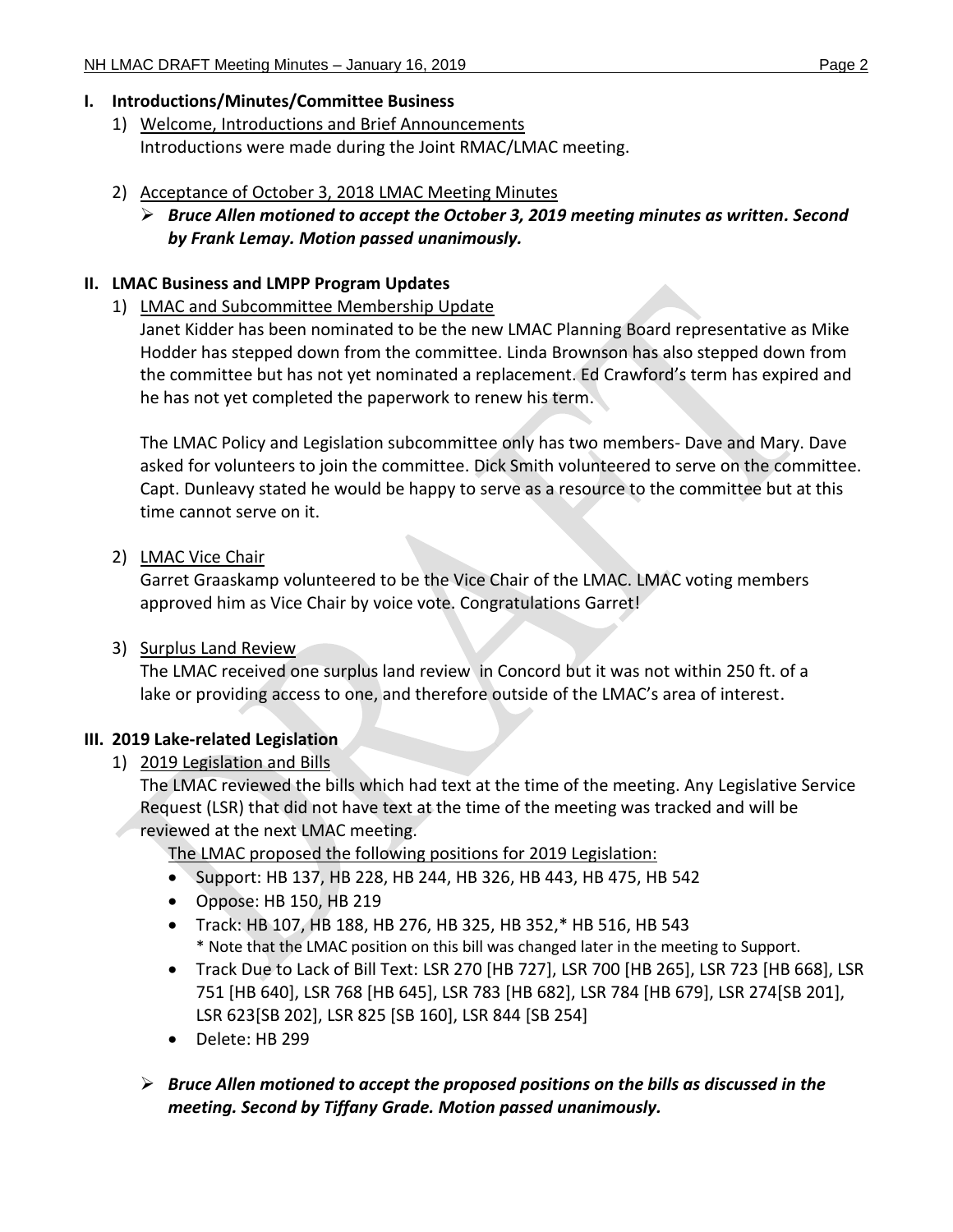### 2) LMAC Standing Positions

The LMAC Standing Positions were created to define legislative categories that the LMAC generically supports or opposes. These standing positions allow the chair and vice chair to quickly distribute letters of testimony on just these previously approved topics between scheduled LMAC meetings. As this document was reviewed, Tracie noted that the LMAC was proposing to support legislation "making appropriations to NHDES for the purposes of funding eligible drinking water and wastewater projects under the state aid grant program" in contradiction of the "track" position approved previously for HB 352.

- *Bruce Allen motioned to change the LMAC standing position for HB 352 from tracking to support. Second by Tiffany Grade. Motion passed unanimously.*
- *Bruce Allen motioned to accept the document as written. Second by Tiffany Grade. Motion passed unanimously.*

Tracie noted that the standing position document references the *Policy and Procedure for the LMAC Policy and Legislation Subcommittee* document, but incorporates minor edits to the *Procedure* document.

 *Bruce Allen motioned to change the language in the LMAC Policy and Legislation Subcommittee document to be consistent with the noted changes in the standing positions document. Second by Shane Bradt. Motion passed unanimously.*

#### **IV. Wetland Rule Revisions, Env-Wt 100-900**

Tracie provided the LMAC with a summary of some of the changes proposed for the Wetland Rules. Garret had concerns with the permitting requirements in section 300, where it appears that the process has increased restrictions and protection of resources. Tracie pointed out how many kinds of permits are proposed to be streamlined for quicker processing and how many are being changed from standard or expedited permits into permits by notifications (PBNs). With these new rules, PBNs will be processed in 5 days and therefore will not be given to conservation commissions or local advisory committees for review. Expedited permits will also not be reviewed by conservation commissions or local advisory committees. The concern is that many projects will no longer receive local review. Garret proposed that even though the time will be shortened, conservation commissions remain included in the permitting process. The LMAC decided not to take any action on this matter at the time of this meeting.

## **V. LMAC Member "Info-mercials"**

Dave and Rex Norman postponed their "info-mericals" until the next meeting to allow for more time for the meeting discussion.

## **VI. Subcommittee Updates and Member Comments**

1) Squam Lake Loon Initiative

Tiffany reported that the Loon Preservation Committee is waiting for test results from sediment samples taken this fall to move forward. The Plymouth State University graduate student working on this project is searching for sources of DDT in the Bennett Brook tributary to Squam Lake and starting to analyze all of the data being received. Test results from the loon eggs sent out in the fall are coming in. Fish samples from last fall are currently with the government labs